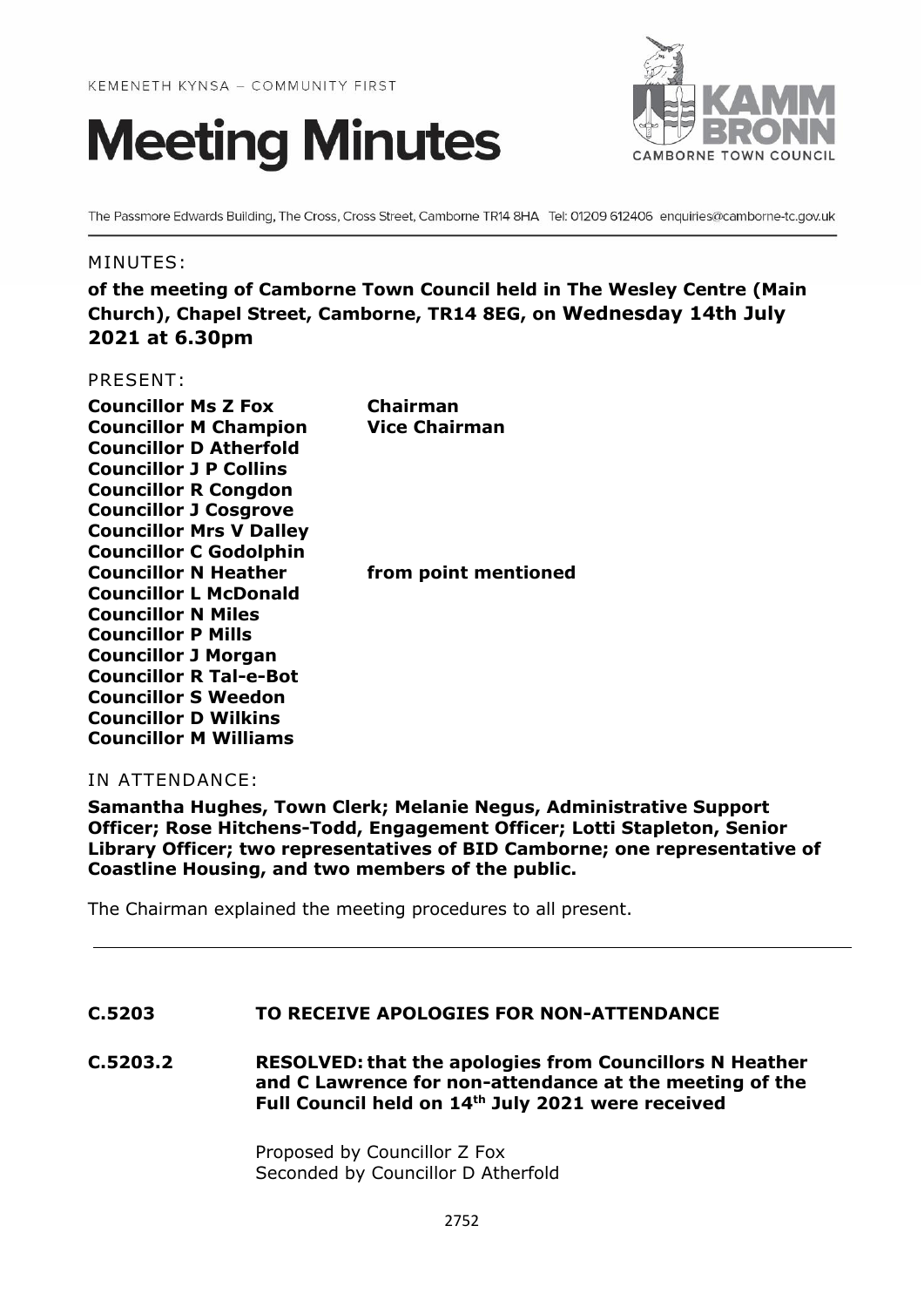On a vote being taken the matter was approved unanimously.

## **C.5204 CHAIRMAN'S ANNOUNCEMENTS**

There were no Chairman's announcements.

# **C.5205 MEMBERS TO DECLARE DISCLOSABLE PECUNIARY INTERESTS AND NON-REGISTERABLE INTERESTS (INCLUDING THE DETAILS THEREOF) IN RESPECT OF ANY ITEMS ON THIS AGENDA INCLUDING ANY GIFTS OR HOSPITALITY EXCEEDING £25**

Councillor C Godolphin declared an interest in agenda item 26 as he was a tenant of Coastline Housing. Councillors J Cosgrove, V Dalley, Z Fox and J Morgan declared interests in agenda items 19 & 20 as they were members of the Town Deal Board.

#### **C.5206 TO APPROVE WRITTEN REQUEST(S) FOR DISPENSATIONS**

# **C.5206.2 RESOLVED: that written requests for dispensations from Councillors V Dalley, Z Fox, J Cosgrove, and J Morgan were approved**

Proposed by Councillor Z Fox Seconded by Councillor L McDonald

On a vote being taken the matter was approved by a Majority.

# **C.5207 TO RECEIVE AND APPROVE THE MINUTES OF THE MEETING OF THE FULL COUNCIL HELD ON 10th JUNE 2021**

# **C.5207.2 RESOLVED: that the minutes of the meeting of the Full Council held on 10th June 2021 were received, approved, and signed by the Chairman**

Proposed by Councillor Z Fox Seconded by Councillor M Champion

On a vote being taken the matter was approved by a Majority.

# **C.5208 TO RECEIVE AND APPROVE THE MINUTES OF THE EXTRAORDINARY MEETING OF THE FULL COUNCIL HELD ON 29TH JUNE 2021**

Councillor C Godolphin referred to minute reference C.5202.6 and the procedure used in this decision, and requested that it be reviewed. The Chairman accepted a request that the appointment of an additional member on the Planning & Development Committee, be addressed at the next meeting of Full Council.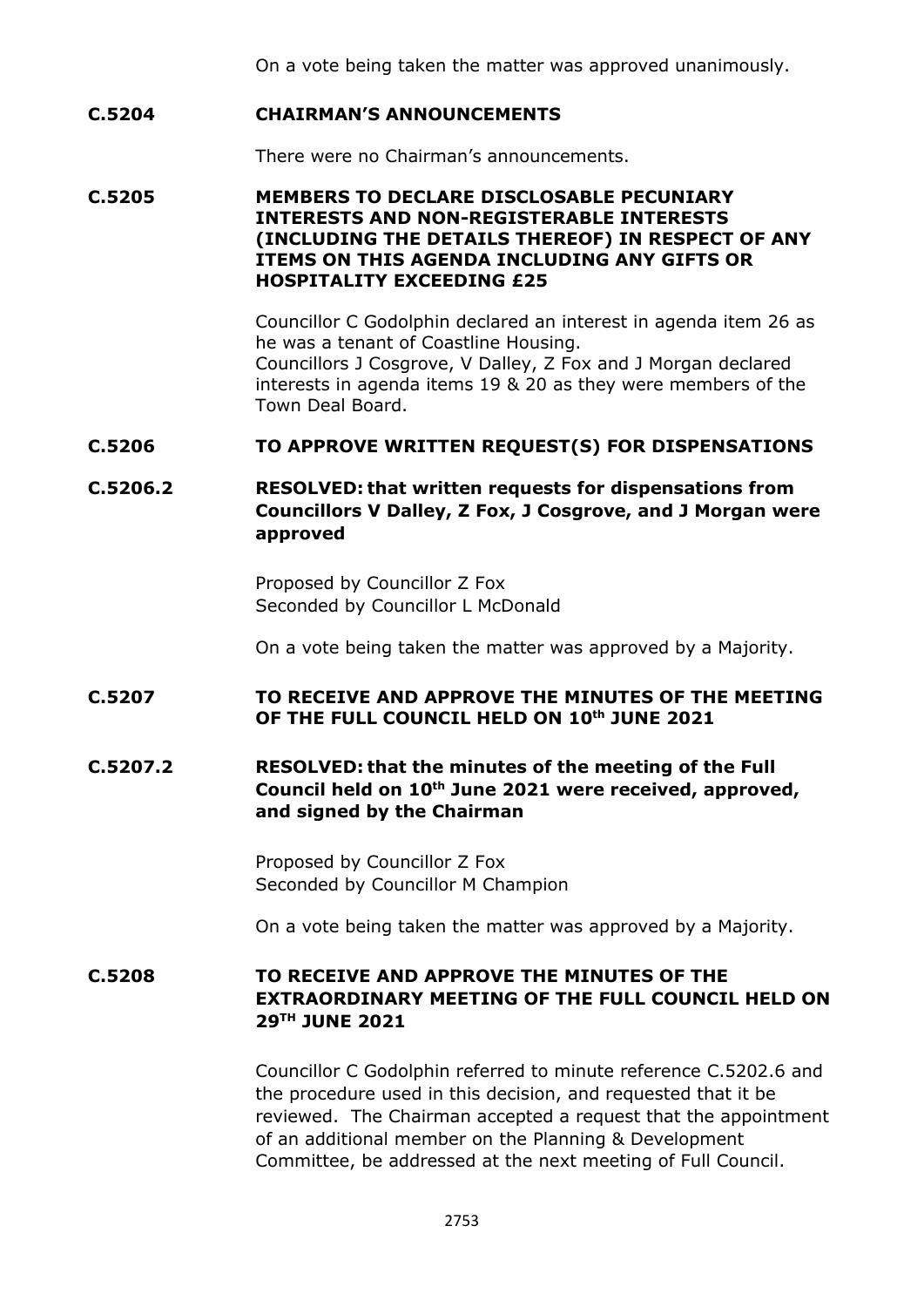# **C.5208.2 RESOLVED: that the minutes of the extraordinary meeting of the Full Council held on 29th June 2021 were received, approved, and signed by the Chairman** Proposed by Councillor Z Fox Seconded by Councillor M Champion On a vote being taken the matter was approved by a Majority. A member of the public entered the meeting at 6.45 pm. **C.5209 TO RECEIVE THE MINUTES OF THE FOLLOWING COMMITTEE MEETINGS: i) Planning & Development Committee, 1st June 2021; ii) Staffing Committee, 7th June 2021; iii) Amenities Committee, 17th June 2021; iv) Passmore Edwards Building Working Party, 7th June 2021; v) Passmore Edwards Building Working Party, 7th June 2021, Redacted; vi) Climate Action Working Party, 23rd June 2021. C.5209.2 RESOLVED: that the minutes of the Planning & Development Committee, 1st June 2021; Staffing Committee, 7 th June 2021; Amenities Committee, 17th June 2021; Passmore Edwards Building Working Party, 7th June; 2021; Passmore Edwards Building Working Party, 7th June 2021, Redacted; and the Climate Action Working Party, 23rd June 2021; were received** Proposed by Councillor Z Fox Seconded by Councillor M Champion On a vote being taken the matter was approved unanimously. **C.5210 TO RECEIVE MEETING NOTES FROM THE FOLLOWING OUTSIDE BODIES: i) CPIR & Mining Villages Place Shaping Group 28th June 2021. C.5210.2 RESOLVED: that meeting notes from CPIR & Mining Villages Place Shaping Group 28th June 2021 were received** Proposed by Councillor Z Fox Seconded by Councillor M Champion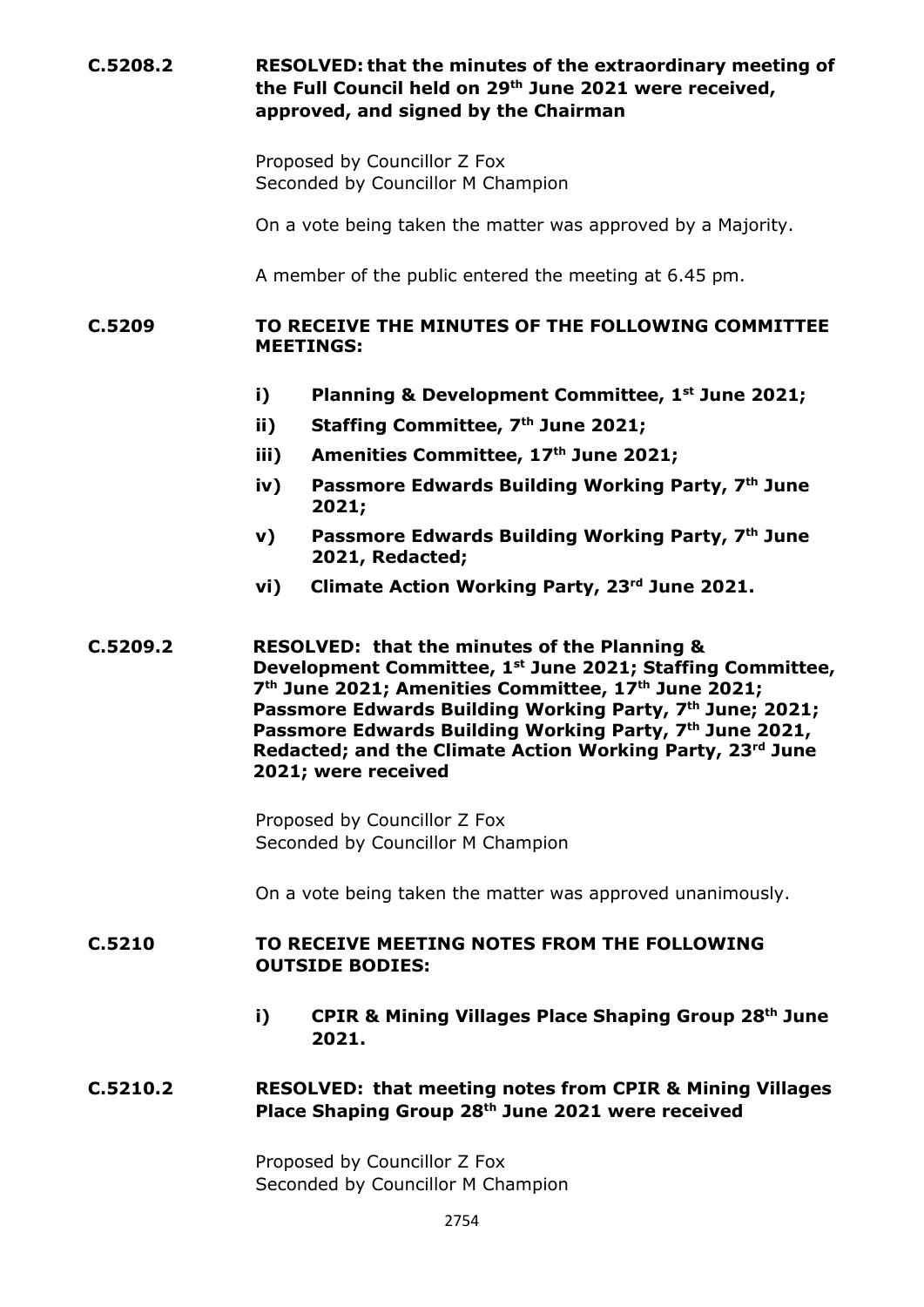On a vote being taken the matter was approved unanimously.

# **C.5211 MATTERS ARISING, FOR INFORMATION ONLY, WHERE NOT INCLUDED BELOW**

Councillor C Godolphin questioned the refusal by the Chairman of his right to reply during agenda item 16 at the last meeting (minute ref C.5186). The motion had been submitted by Councillor C Godolphin, and under Standing Order 1s he had the right to reply. The Chairman accepted the question and would in future be more aware of when Councillor's wished to speak.

The consultation date for Park Gerry in Minute ref C.5192 had needed to be changed to the 13<sup>th</sup> August due to COVID19 restrictions.

# **C.5212 PUBLIC PARTICIPATION (SUBJECT TO STANDING ORDER 3e MEMBERS OF THE PUBLIC ARE PERMITTED TO MAKE REPRESENTATIONS, ANSWER QUESTIONS AND GIVE EVIDENCE IN RESPECT OF ANY ITEM OF BUSINESS INCLUDED IN THE AGENDA, UP TO A MAXIMUM OF FIFTEEN MINUTES)**

Ted Williams referred to agenda item 13 and asked what action the Town Council would be taking with regard to their amenities vehicles, with the Town Council aiming to be carbon neutral by 2025.

The Town Clerk informed Mr Williams that the Town Council's Corporate Plan was to be reviewed, and 2030 was a more realistic timescale for the Town Council to achieve being carbon neutral. The Climate Action Working Party would be working on a plan for submission to Full Council.

#### **C.5213 TO RECEIVE A PRESENTATION AND UPDATE FROM BID CAMBORNE REGARDING CURRENT PROJECTS AND AGREE ACTION**

Representatives of BID Camborne informed members that BID Camborne had been operational for 10 years, and elections for Board members was to be held on the 9<sup>th</sup> December 2021 at the Lowenac Hotel.

A Memorandum of Understanding had been agreed between the Town Council and BID Camborne, and working together had been much more positive in recent years, resulting in exciting projects hopefully coming to fruition. Recent achievements working together were the Polstrong Development Campaign, and the Town Deal.

Future projects for BID Camborne were: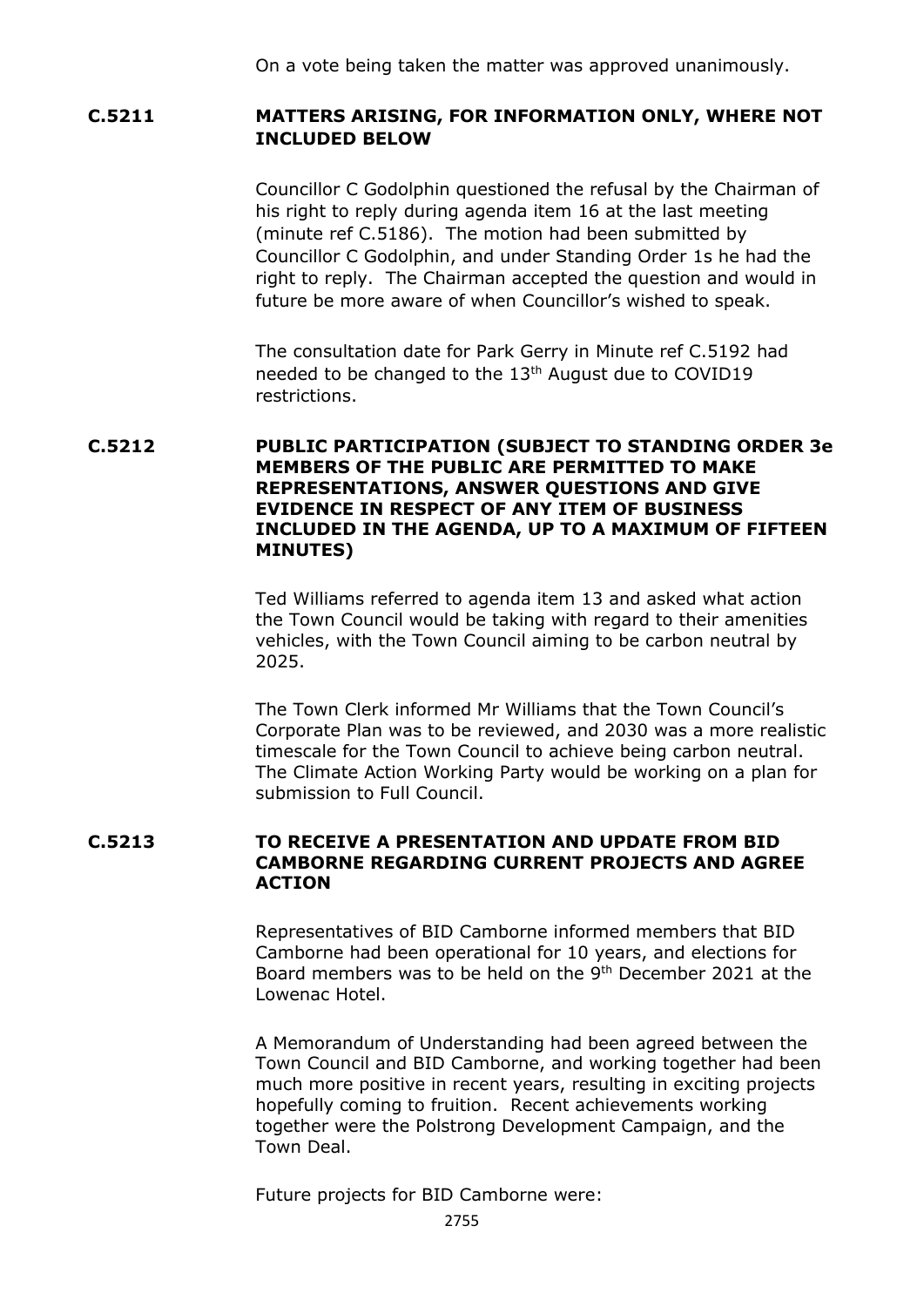- Camborne Shopping Week
- Camborne Towns Fund Survey.
- Fun Fridays.

Ongoing projects for BID Camborne:

- Christmas lights and tree.
- Annual Christmas Town Guide
- Santas Grotto.
- Free parking at Christmas, and other points in the year.
- Graffiti removal.
- Devising the Camborne Cleanliness Charter.
- Annual Town Guide
- Camborne Town website and social media accounts.
- Social media support to local businesses.
- Refill Camborne Scheme.
- Camborne Cares Campaign.
- Tales of Camborne, Town Podcast and Blog.
- PR working with sue Bradbury.
- Christmas and Trevithick day Window Competition.
- Pubwatch Camborne.
- Regular Newsletters.

## **C.5213.2 RESOLVED: that a presentation and update from BID Camborne regarding current projects was received**

Proposed by Councillor Z Fox Seconded by Councillor V Dalley

On a vote being taken the matter was approved unanimously.

# **C.5213.3 RESOLVED: that BID Camborne were requested to consult with the larger businesses in the town regarding sourcing local produce**

Proposed by Councillor S Weedon Seconded by Councillor Z Fox

On a vote being taken the matter was approved by a Majority.

# **C.5214 TO RECEIVE A MOTION FROM COUNCILLOR NIGEL MILES: THAT CAMBORNE TOWN COUNCIL SERIOUSLY REVIEWS ITS POSITION AND RESPONSE TO A "RESOLUTE FOR RECYCLING" POLICY FOR ALL ACROSS THE PARISH, IN VIEW OF THE PLEDGE TO BE A CARBON NEUTRAL TOWN COUNCIL BY 2025 AND AGREE ACTION**

Members discussed recycling, and the plans to re-instate recycling banks around the town. It was suggested that the Climate Change Working Party could address this motion at their next meeting. The Engagement Officer informed members that the Town Council Chamber is now geared to record meetings, for future streaming to social media and enable any Councillors unable to attend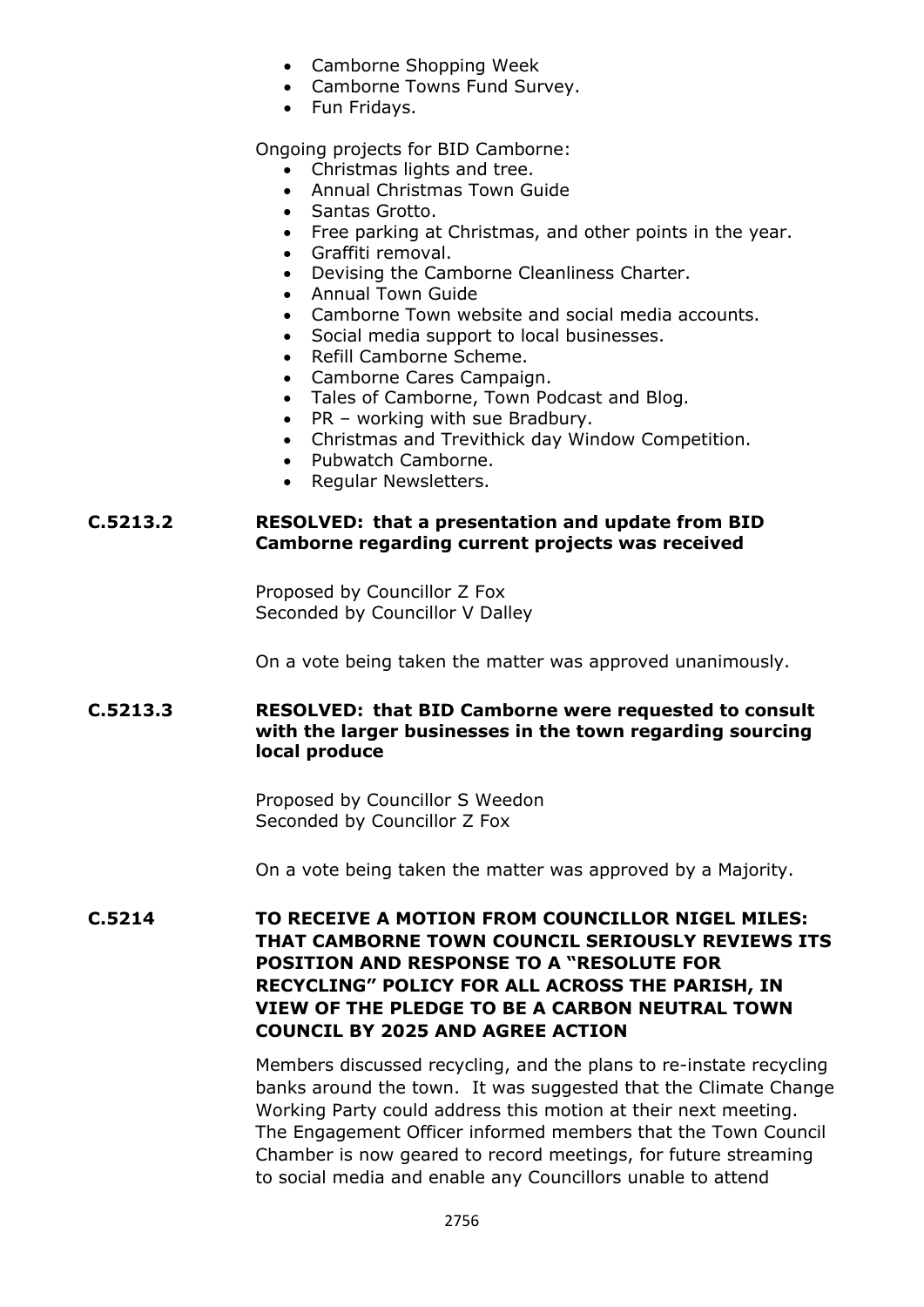meetings to have access to the content of the meeting (that is not in Closed Session).

Councillor M Williams informed members that all Councillors could attend any Town Council meeting, but could only participate at the Chairman's discretion, and could not vote.

Councillor Nick Heather entered the meeting at 7.15 pm

**C.5214.2 RESOLVED: that the motion from Councillor Nigel Miles: that Camborne Town Council seriously reviews its position and response to a "resolute for recycling" policy for all across the parish, in view of the pledge to be a carbon neutral Town Council by 2025 was received**

> Proposed by Councillor N Miles Seconded by Councillor Z Fox

On a vote being taken the matter was approved unanimously.

**C.5214.3 RESOLVED: that the motion from Councillor Nigel Miles: that Camborne Town Council seriously reviews its position and response to a "resolute for recycling" policy for all across the parish, in view of the pledge to be a carbon neutral Town Council by 2025 was deferred to the next meeting of the Climate Change Working Party. And that the relevant parties be requested to attend and speak**

> Proposed by Councillor N Miles Seconded by Councillor Z Fox

On a vote being taken the matter was approved unanimously.

## **C.5215 APPOINT A MEMBERS TO THE VACANCIES ON WORKING PARTIES**

**i) Remembrance Day Working Party (1)**

**ii) Tour of Britain Working Party (2)**

## **C.5215.2 RESOLVED: that Councillor M Williams was appointed as a member Remembrance Day Working Party**

Proposed by Councillor M Williams Seconded by Councillor Z Fox

On a vote being taken the matter was approved by a Majority.

## **C.5215.3 RESOLVED: that Councillor D Atherfold was appointed as a member on the Tour of Britain Working Party**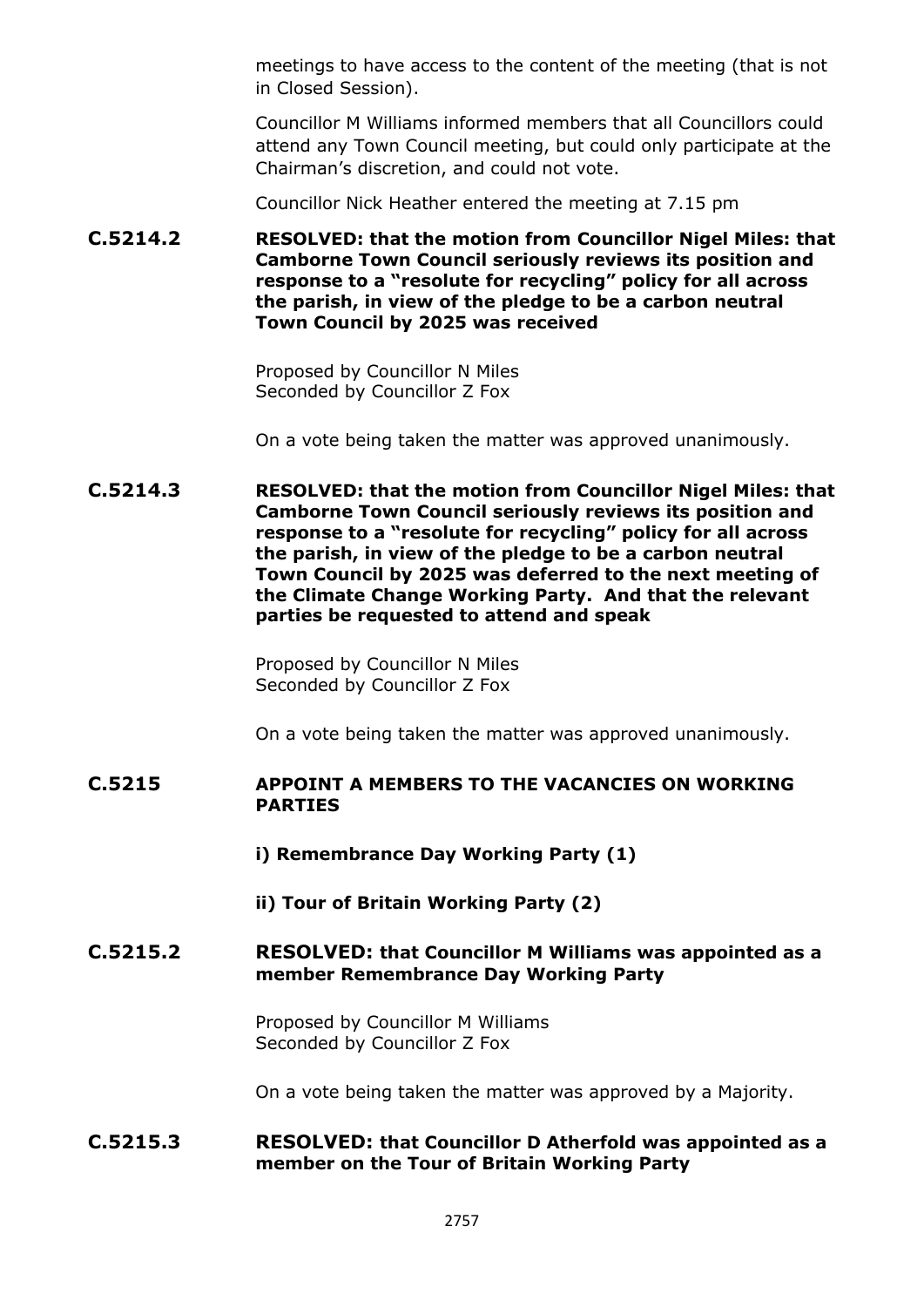Proposed by Councillor D Atherfold Seconded by Councillor Z Fox

On a vote being taken the matter was approved by a Majority.

#### **C.5216 TO RECEIVE A VERBAL REPORT FROM THE SENIOR LIBRARY OFFICER ON THE LIBRARY SERVICE AMNESTY, SUMMER EVENTS AND OFFERING, AGREE ACTION AND AUTHORISE EXPENDITURE**

The Senior library Officer reported on the Library plans from the 19<sup>th</sup> July onwards:

- Monday 19<sup>th</sup> to open for click and collect only to allow staff to reinstate the shelving back to how it was so we can open the Library for full browsing from Wednesday 21st July.
- Staff planning to continue to wear masks and will display signage saying we are doing this for our customers safety, if customers would also like to wear masks please feel free to do so.
- We currently only have one computer available for 30 minutes use for the public. We are planning to increase this to two both of which can be booked for 1 hour, one of which has a scanner.
- Knit and natter ladies are very keen to come back so we are hoping to start up again in August. Limiting the numbers to keep things safe.
- Children's activities to recommence in September. Under normal circumstances numbers tend to drop off during the summer. September is a good time to start things afresh and also allows staff time to plan and prepare.
- Planning to provide a monthly library newsletter with information of what is happening in the Library and any plans in the pipeline.

# Other news

Cornwall Council are planning a two-week book amnesty starting 2<sup>nd</sup> August. The aim is to encourage books and customers back into the Library, and the waiving of any overdue fees on books returned during the amnesty period.

Summer Reading Challenge

- Launched Saturday  $12<sup>th</sup>$  July
- Unfortunately, due to the rise in Covid they were unable to visit the schools as planned. Instead they made a fun video promoting the challenge which has been emailed to all the schools in the area.
- Library foyer has been decorated in line with the theme 'Wild World Heroes' with spaces for children to have their photos taken dressed as explorers or monkeys.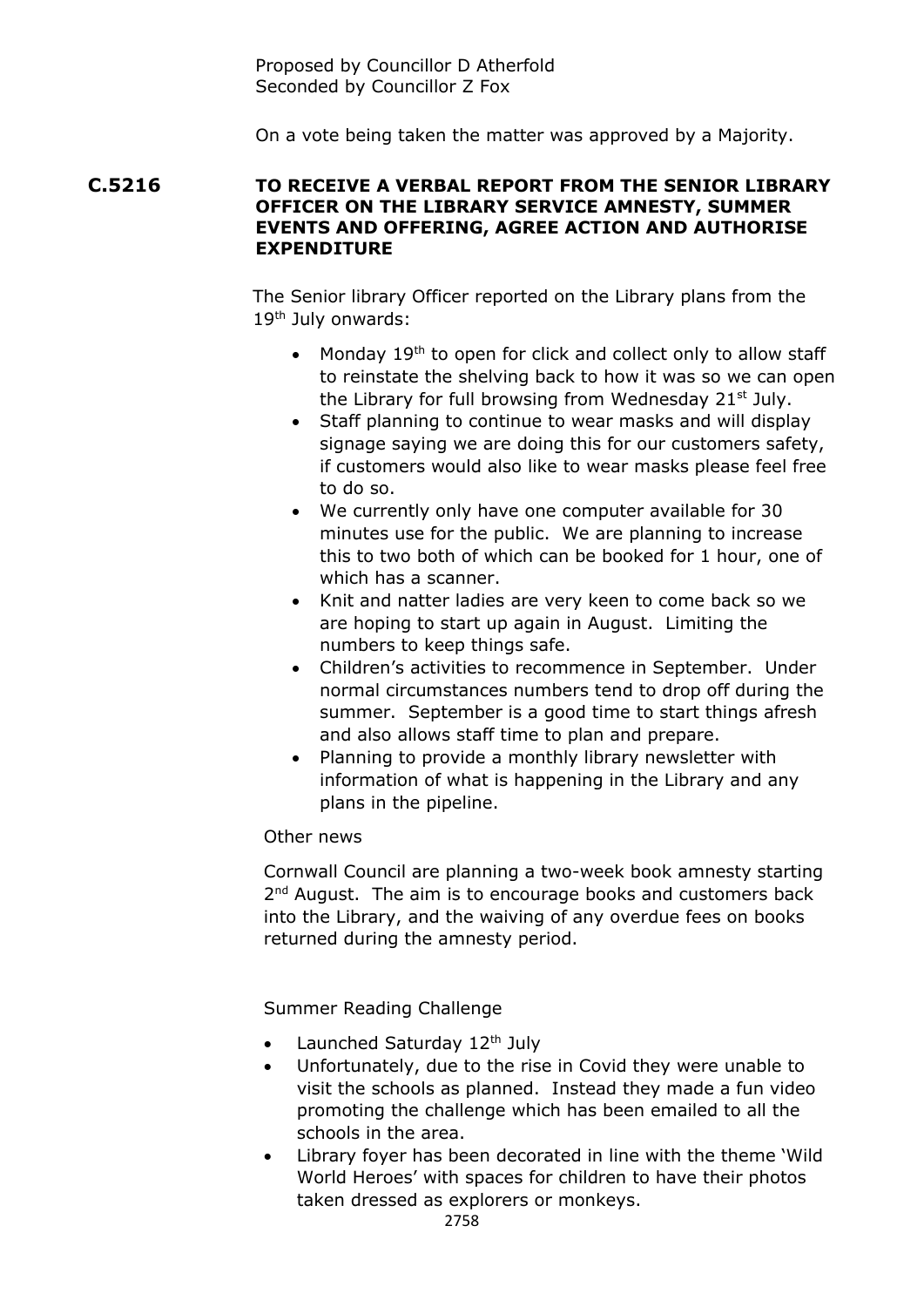- So far feedback from families has been really positive on the efforts the staff have made. They had received some lovely comments on social media.
- They were hoping to do a nature trail around the Rec, similar to the Easter trail. Children spot all the animals hidden around the Rec, each animal has a clue, solve the puzzle and return to the Library with the correct answer to receive a goody bag.

#### Rhymetime

They were delighted to have been one of only 10 Libraries chosen in the whole country to take part in a pilot project for Rhymetime. It would mean the Library could get lots of resources to offer at their sessions.

#### **C.5216.2 RESOLVED: that a verbal report from the Senior Library Officer on the library service amnesty, summer events and offering was received**

Proposed by Councillor Z Fox Seconded by Councillor M Champion

On a vote being taken the matter was approved by a Majority.

## **C.5216.3 RESOLVED: that the gradual re-opening of the Library from 21st July with the facility for the Town Clerk to make changes if necessary; was approved**

Proposed by Councillor C Godolphin Seconded by Councillor S Weedon

On a vote being taken the matter was approved by a Majority.

## **C.5216.4 RESOLVED: that a full amnesty on library fines for a two week period, from 2nd August 2021 was approved**

Proposed by Councillor C Godolphin Seconded by Councillor L McDonald

On a vote being taken the matter was approved by a Majority.

#### **C.5217 TO RECEIVE A SOUTH WEST COUNCILS SUMMER NEWSLETTER AND AGREE ACTION AND AUTHORISE EXPENDITURE**

#### **C.5217.2 RESOLVED: that a South West Councils Summer Newsletter was received**

Proposed by Councillor Z Fox Seconded by Councillor M Champion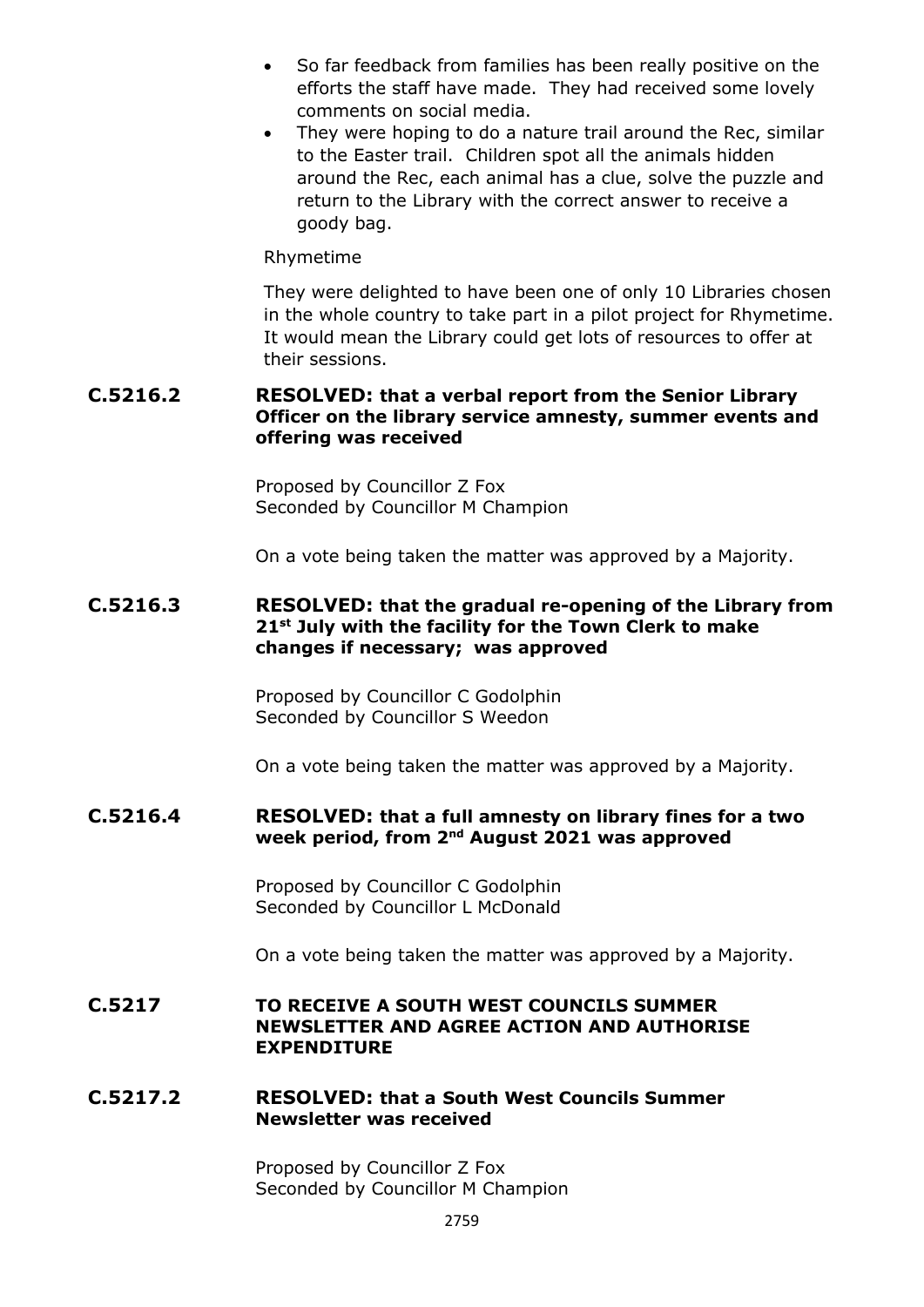On a vote being taken the matter was approved by a Majority.

## **C.5218 TO RECEIVE A RECOMMENDATION FROM THE STAFFING COMMITTEE THAT:**

**RESOLVED: to recommend to Full Council that the meetings Neighbourhood Plan Working Party to recommence in September 2021 and agree action**

# **C.5218.2 RESOLVED: that the meetings of the Neighbourhood Plan Working Party were to recommence in September 2021, and that a public meeting be arranged; the dates of both to be determined**

Proposed by Councillor V Dalley Seconded by Councillor Z Fox

On a vote being taken the matter was approved by a Majority.

A member of the public left the meeting at 7.32 pm

Councillor M Williams left the room at 7.33 pm.

# **C.5219 TO RECEIVE A VERBAL UPDATE FROM THE TOWN CLERK ON IPADS, COUNCILLOR EMAILS AND FUTURE PLANS FOR INTERNAL COMMUNICATION. AGREE ACTION AND AUTHORISE EXPENDITURE**

The Town Clerk informed members that she would be sourcing sim cards for Planning Committee members use when conducting site visits. There was one iPad still to be returned by an ex-Councillor, which was proving to be problematic. She was in discussions with the Town Council's IT provider for a Sharepoint facility that would, when clicking on an Agenda item, provide the documentation for that Agenda item.

Councillors would all be provided with Town Council e-mail addresses in compliance with GDPR.

Councillor C Godolphin thanked the Town Clerk for her hard work on this.

Councillor M Williams re-entered the meeting.

# **C.5219.2 RESOLVED: that a verbal update from the Town Clerk on iPads, Councillor emails, and future plans for internal communication were received**

2760 Proposed by Councillor C Godolphin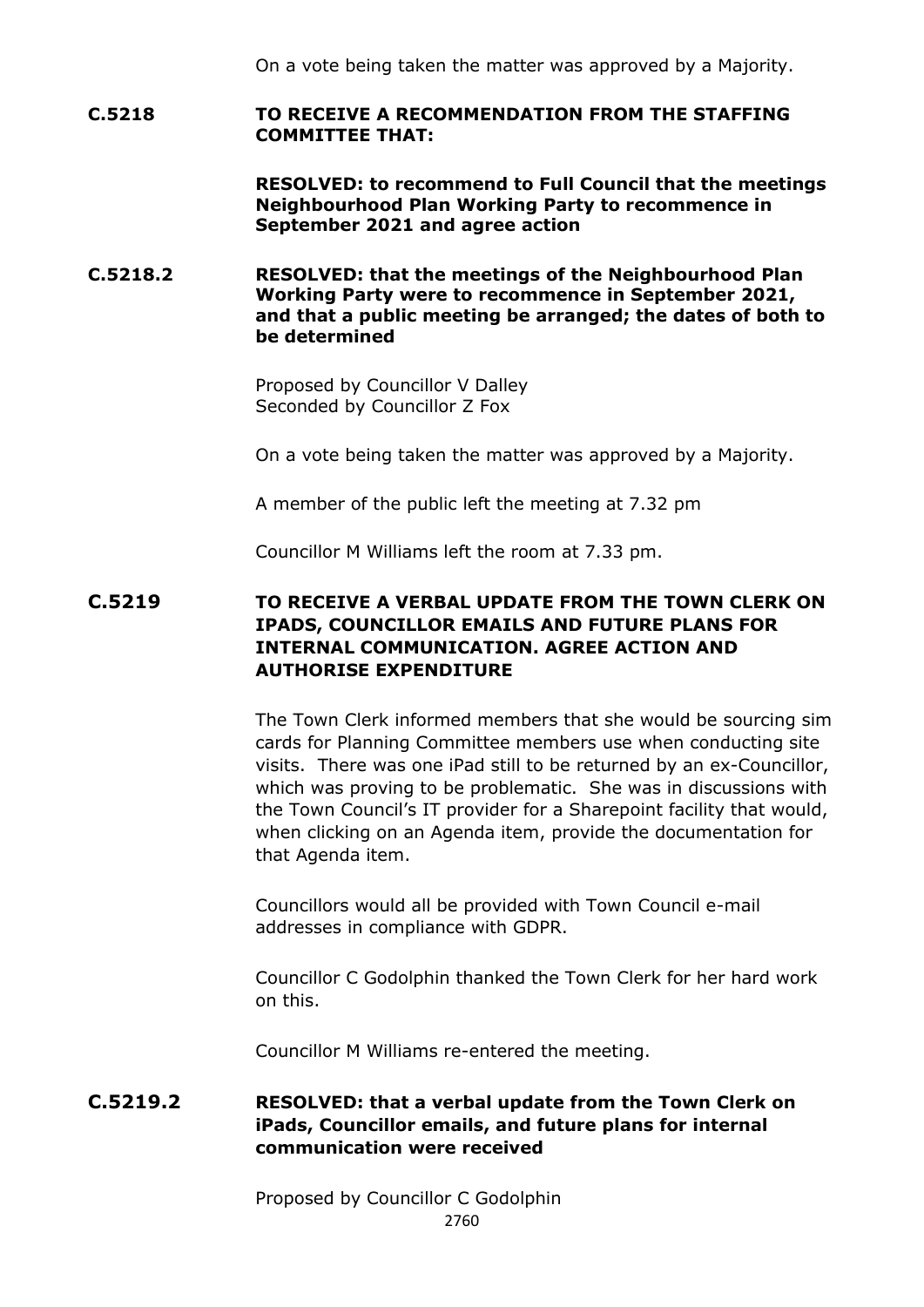Seconded by Councillor D Wilkins

On a vote being taken the matter was approved by a Majority.

# **C.5220 TO APPOINT AN OFFICER OR COUNCILLOR TO THE VACANCY ON THE TOWN DEAL BOARD.**

# **C.5220.2 RESOLVED: that Councillor D Atherfold was appointed to the vacancy on the Town Deal Board**

Proposed by Councillor V Dalley Seconded by Councillor M Williams

On a vote being taken the matter was approved by a Majority.

#### **C.5220.3 RESOLVED: that the Town Clerk was appointed as a nonvoting member to the vacancy on the Town Deal Board**

Proposed by Councillor J Morgan Seconded by Councillor S Weedon

On a vote being taken the matter was approved by a Majority.

# **C.5221 TO RECEIVE INFORMATION ON THE "WELCOME BACK FUND" AND RECEIVE AND NOTE SUBMITTED SURVEY AND AGREE ACTION**

# **C.5221.2 RESOLVED: that the information on the "Welcome Back Fund" was received and noted**

Proposed by Councillor D Atherfold Seconded by Councillor M Champion

On a vote being taken the matter was approved by a Majority.

**C.5222 TO RECEIVE A VERBAL AND WRITTEN UPDATE FROM THE ENGAGEMENT OFFICER ON THE COMMONPLACE INTERACTIVE MAP, AGREE ACTIONS AND AUTHORISE EXPENDITURE**

## **C.5222.2 RESOLVED: that verbal and written updates from the Engagement Officer on the Commonplace Interactive Map, were received**

Proposed by Councillor D Atherfold Seconded by Councillor M Champion

On a vote being taken the matter was approved by a Majority.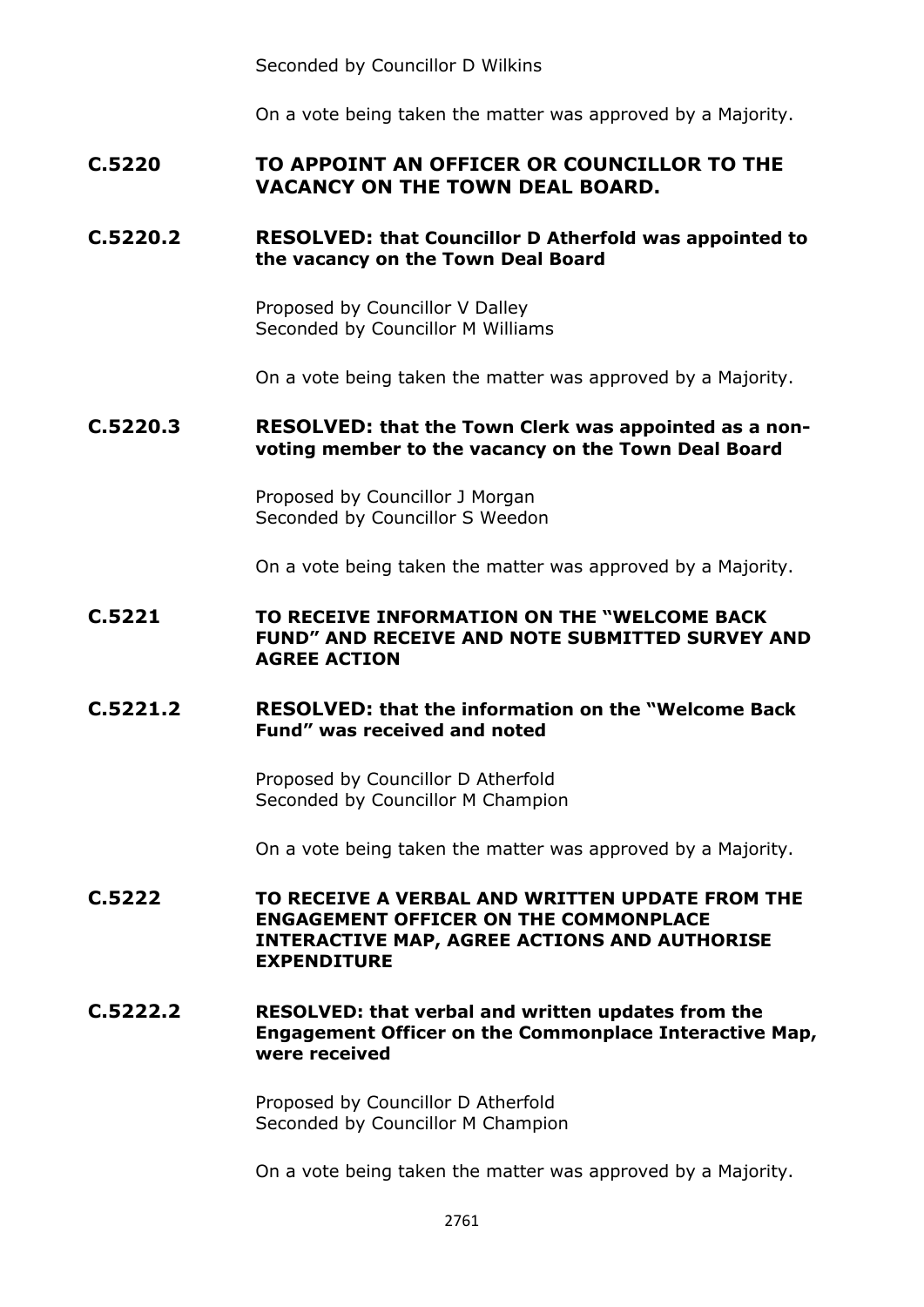**C.5222.3 RESOLVED: to instruct the Town Council's Engagement Officer to produce a 'Camborne Commonplace Consultation Report Summer 2021', for receiving at the September Full Council meeting, to be shared after with the relevant community organisations; was approved**

> Proposed by Councillor D Wilkins Seconded by Councillor N Miles

On a vote being taken the matter was approved by a Majority.

**C.5223 TO RECEIVE A VERBAL AND WRITTEN REPORT FROM THE ENGAGEMENT OFFICER ON SETTING UP A YOUTH COUNCIL, AGREE ACTION AND AUTHORISE EXPENDITURE**

## **C.5223.2 RESOLVED: that verbal and written reports from the Engagement Officer on setting up a Youth Council were received**

Proposed by Councillor Z Fox Seconded by Councillor M Champion

On a vote being taken the matter was approved by a Majority.

**C.5223.3 RESOLVED: that the formation of a Youth Council Working Party, with Councillors M Champion, V Dalley, Z Fox, C Godolphin, J Morgan and D Wilkins as appointed members, was approved. The expenditure for DBS checks for appointed members was approved, to be taken from the Members Training Budget**

> Proposed by Councillor C Godolphin Seconded by Councillor S Weedon

On a vote being taken the matter was approved by a Majority.

#### **C.5223.4 RESOLVED: that delegated authority to the Town Clerk to arrange a date for the first meeting of the Youth Council Working Party, was approved**

Proposed by Councillor C Godolphin Seconded by Councillor Z Fox

On a vote being taken the matter was approved by a Majority.

**C.5223.5 RESOLVED: to instruct the Town Council's Engagement Officer to work with the Youth Council Working Party, to produce a costed proposal for a Youth Council for submission to Full Council, was approved**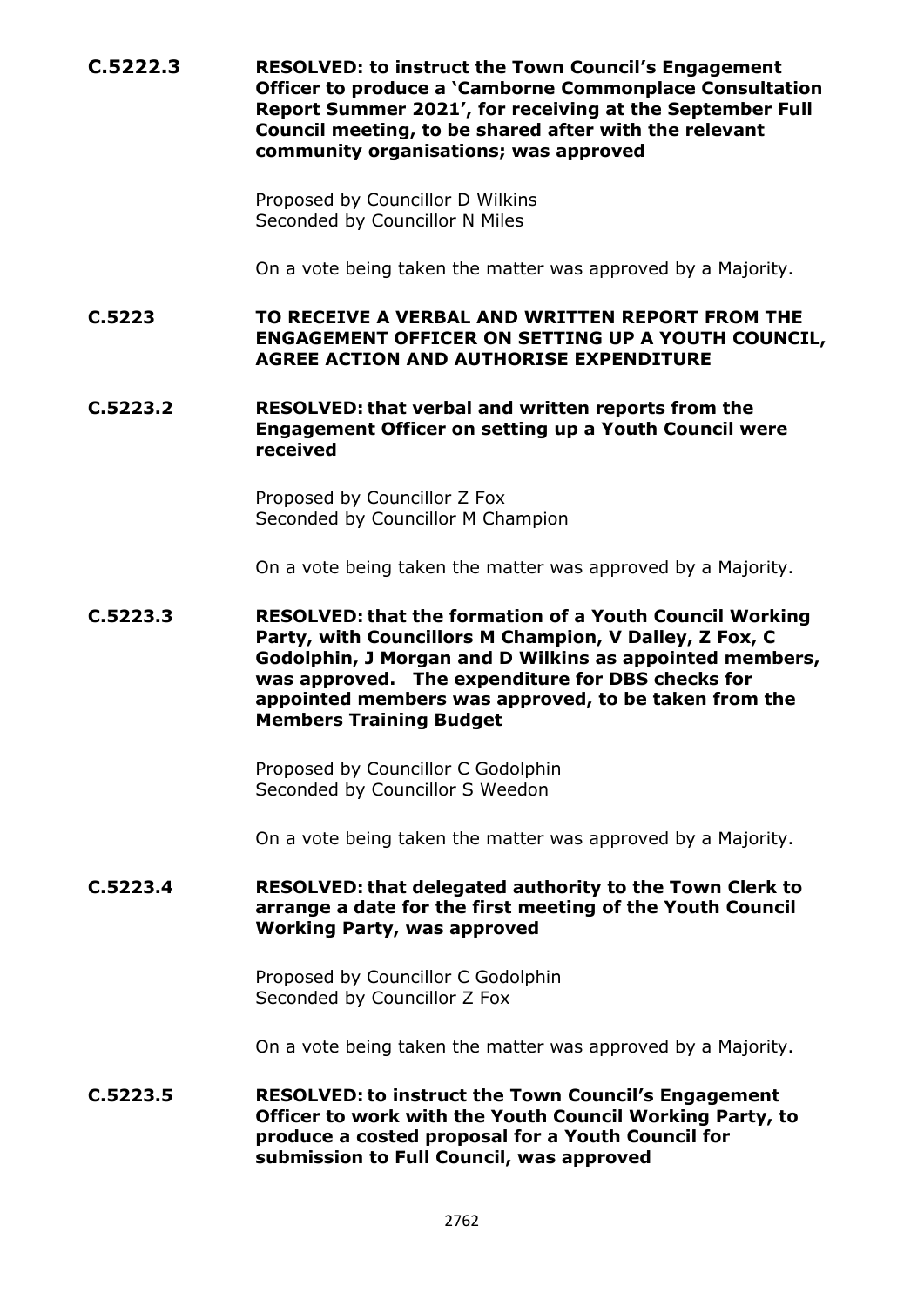Proposed by Councillor D Wilkins Seconded by Councillor C Godolphin

On a vote being taken the matter was approved by a Majority.

## **C.5224 TO RECEIVE A "COUNCILLORS WORKBOOK ON EQUALITY, DIVERSITY AND INCLUSION" AND AGREE ACTION**

# **C.5224.2 RESOLVED: that a "Councillors Workbook on Equality, Diversity and Inclusion", was received and noted**

Proposed by Councillor Z Fox Seconded by Councillor M Champion

On a vote being taken the matter was approved by a Majority.

# **C.5225 TO RECEIVE A VERBAL AND WRITTEN REPORT FROM THE ENGAGEMENT OFFICER ON CHRISTMAS IN CAMBORNE AND AGREE ACTION**

**C.5225.2 RESOLVED: the verbal and written report from the Engagement Officer on Christmas in Camborne was received, and it was agreed to proceed with a covid secure version of 'Christmas in Camborne'. The staff were instructed to proceed with work relating to the event, and the Engagement Officer was instructed to return with a costed proposal for the September Full Council Meeting**

> Proposed by Councillor C Godolphin Seconded by Councillor S Weedon

On a vote being taken the matter was approved by a Majority

- **C.5226 THAT THIS COUNCIL RESOLVES UNDER THE 1960 PUBLIC BODIES ADMISSION TO MEETINGS ACT, TO EXCLUDE THE PRESS AND PUBLIC DUE TO THE CONFIDENTIAL NATURE OF THE BUSINESS TO BE DISCUSSED**
- **C.5226.2 RESOLVED: that under the 1960 Public Bodies Admission to Meetings Act, the Press and Public with the exception of the Coastline Housing representative, were excluded, due to the confidential nature of the business to be discussed**

Proposed by Councillor Z Fox Seconded by Councillor D Atherfold

On a vote being taken the matter was approved by a Majority.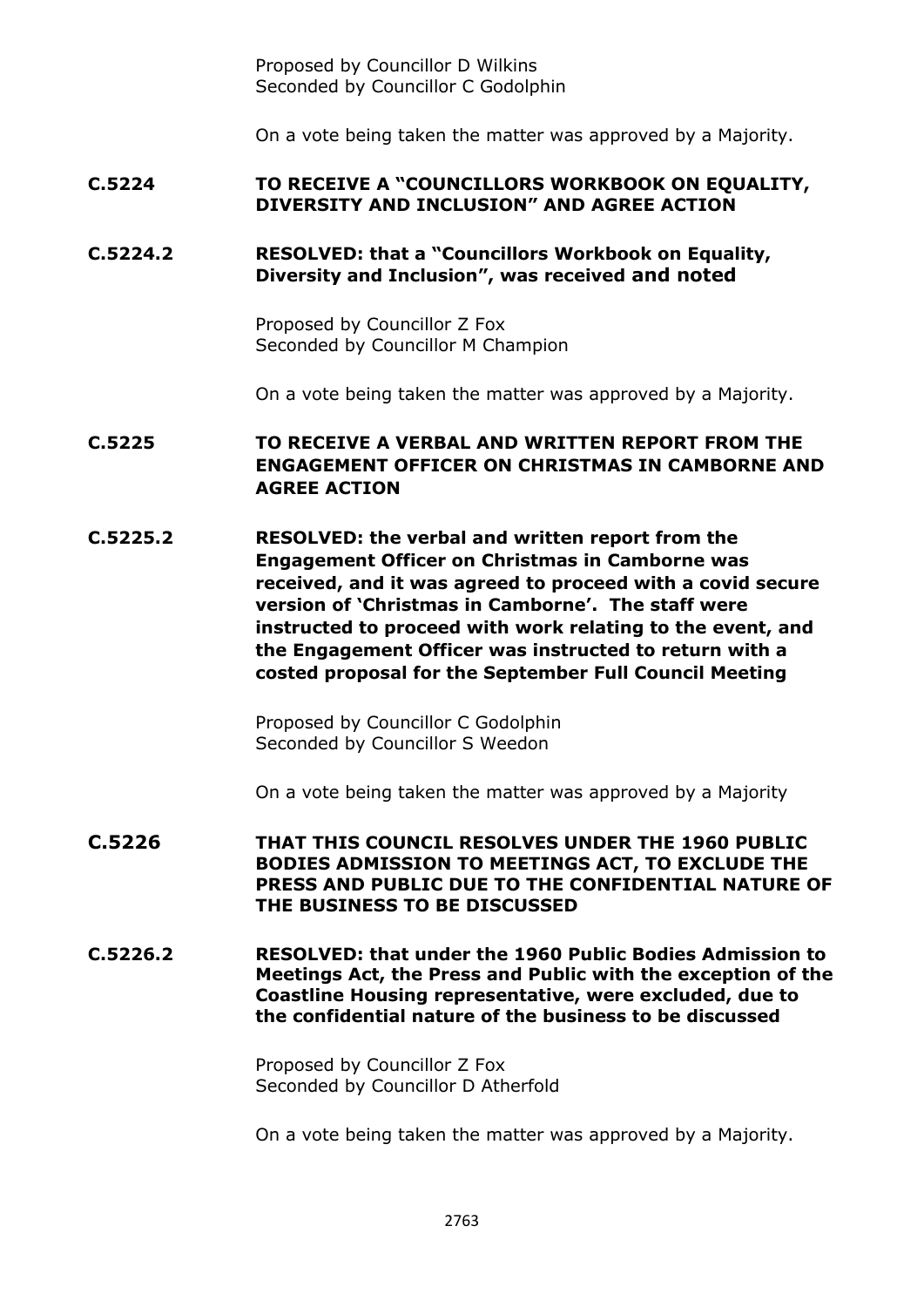Having declared an interest in Agenda item 26, Councillor C Godolphin left the room at 8.03 pm.

Two members of the public left the meeting at 8.03 pm.

#### **C.5227 TO RECEIVE A PRESENTATION AND CORRESPONDENCE FROM COASTLINE HOUSING REGARDING ASSETS FOR DISPOSAL, AGREE ACTION AND AUTHORISE EXPENDITURE**

The Coastline representative informed members of the procedures and measures used by Coastline Housing regarding housing stock. A lively discussion ensued.

#### **C.5227.2 RESOLVED: to extend the meeting by 30 minutes**

Proposed by Councillor Z Fox Seconded by Councillor V Dalley

On a vote being taken the matter was approved by a Majority.

A motion Proposed by J Cosgrove, Seconded by Councillor V Dalley, to support the request from Coastline Housing, fell on the vote.

#### **C.5227.3 RESOLVED: the presentation and correspondence from Coastline Housing regarding assets for disposal was received, and the decision not to support their request, was approved**

Proposed by Councillor D Atherfold Seconded by Councillor S Weedon

On a vote being taken the matter was approved by a Majority.

The Coastline representative left the meeting at 8.35 pm. Councillor C Godolphin re-entered the meeting at 8.35 pm. Councillor N Heather left the room at 8.38 pm.

# **C.5228 TO RECEIVE DOCUMENTS INCLUDING THE TP1 LAND TRANSFER IN RELATION TO ROSEWARNE TOILETS, AGREE ACTION AND AUTHORISE EXPENDITURE**

Members discussed a discrepancy in the boundary on the map of the Rosewarne toilet site.

#### **C.5228.2 RESOLVED: that the documents including the TP1 Land Transfer in relation to Rosewarne Toilets were received, and subject to Cornwall Council including the plinth around the building in the agreement; were approved for signing**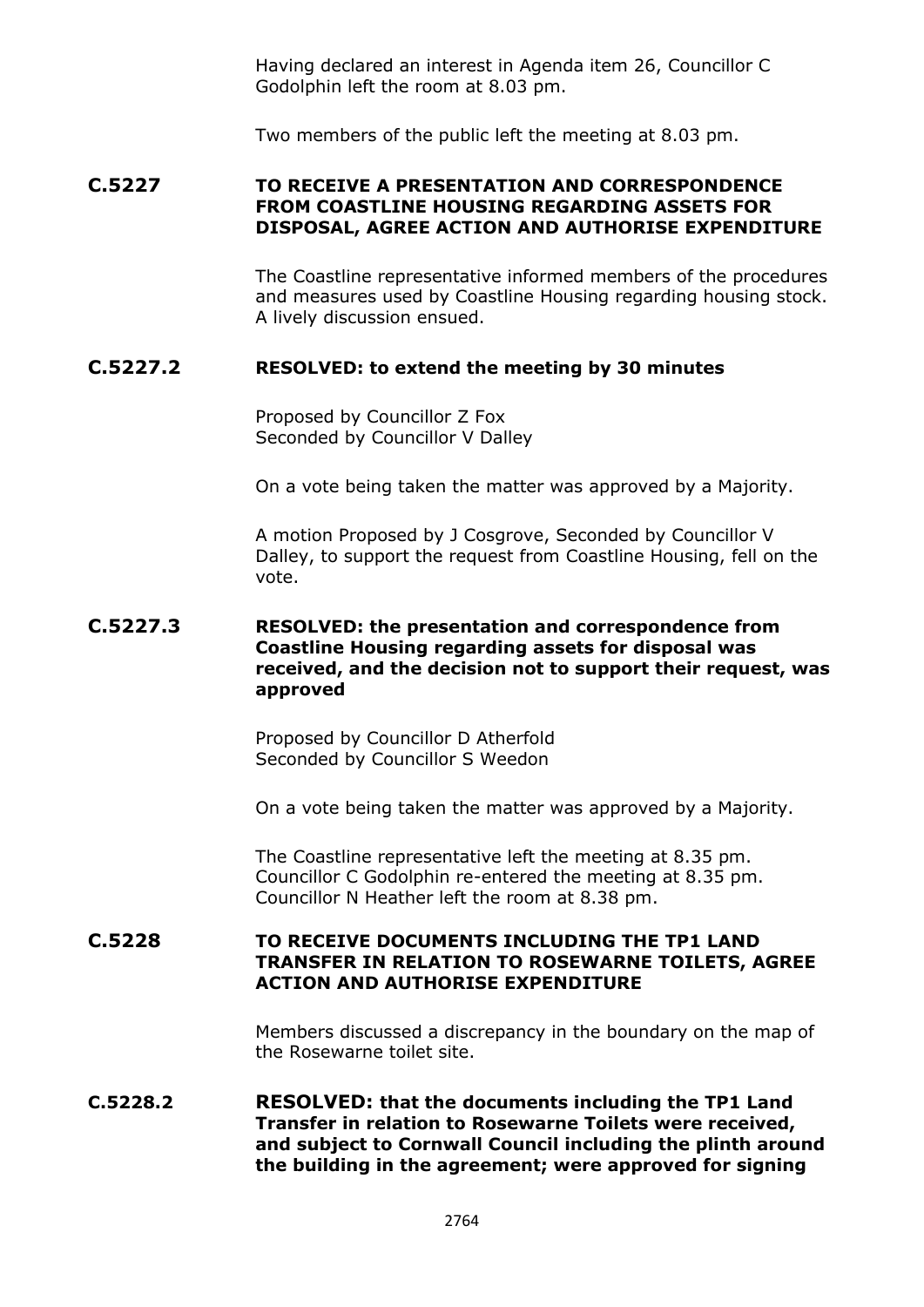Proposed by Councillor Z Fox Seconded by Councillor P Mills

On a vote being taken the matter was approved by a Majority.

**C.5229 TO RECEIVE AND NOTE THE QUOTATION FOR THE REFURBISHMENT WORKS NEEDED TO ROSEWARNE TOILETS, PREVIOUSLY DELEGATED TO THE TOWN CLERK, AMENITIES CHAIRMAN AND VICE-CHAIRMAN**

**C.5229.2 RESOLVED: the quotation for the refurbishment works needed to Rosewarne Toilets, previously delegated to the Town Clerk, Amenities Chairman and Vice-Chairman, was received and noted**

> Proposed by Councillor Z Fox Seconded by Councillor P Mills

On a vote being taken the matter was approved by a majority.

Councillor N Heather re-entered the meeting at 8.45 pm.

#### **C.5230 TO CONSIDER A BUDGET FOR TOILET SIGNAGE, AGREE ACTION AND AUTHORISE EXPENDITURE**

#### **C.5230.2 RESOLVED: that a budget of £1,500 for the toilet's signage was authorised**

Proposed by Councillor Z Fox Seconded by Councillor M Champion

On a vote being taken the matter was approved by a Majority.

#### **C.5231 TO RECEIVE A VERBAL UPDATE FROM THE TOWN CLERK ON THE PASSMORE EDWARDS BUILDING AND ANY ASSOCIATED PAPERWORK, AGREE ACTION AND AUTHORISE EXPENDITURE**

The Town Clerk informed members that she had received an updated court reliant report that day and as it was a large document she suggested deferring it for approval to the Passmore Edwards Building Working Party.

#### **C.5231.2 RESOLVED: that a verbal update from the Town Clerk on the Passmore Edwards Building was received, be deferred to the next meeting of the Passmore Edwards Building Working Party for approval; was approved**

Proposed by Councillor C Godolphin